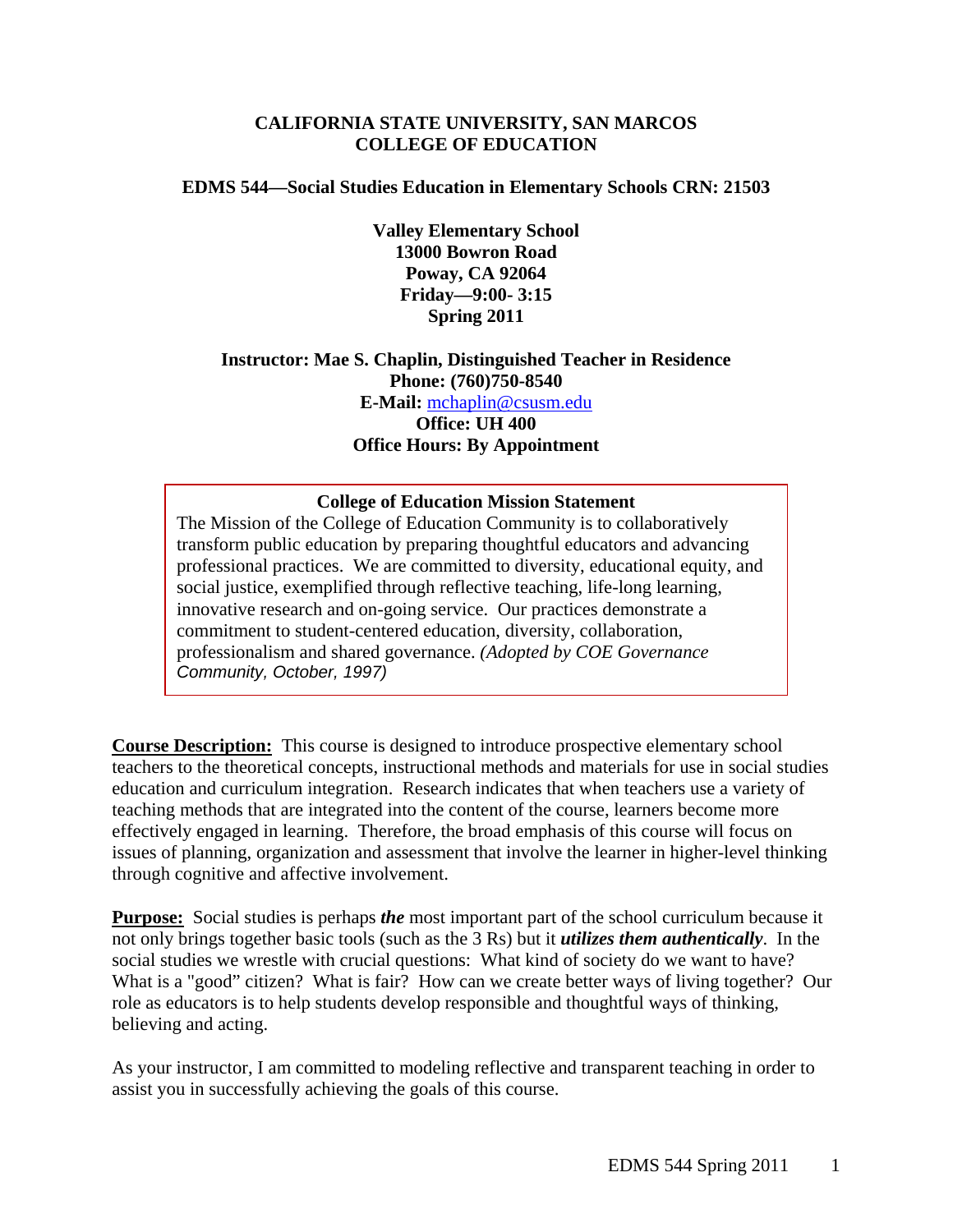**Students with Disabilities Requiring Reasonable Accommodations:** Students are approved for services through the Disabled Student Services Office (DSS). This office is located in Craven Hall 5205, and can be contacted by phone at (760) 750-4905, or TTY (760) 750-4909. Students authorized by DSS to receive reasonable accommodations should meet with their instructor during office hours or, in order to ensure confidentiality, in a more private setting.

**College of Education Attendance Policy – Attendance is Mandatory:** Due to the dynamic and interactive nature of courses in the College of Education, all students are expected to attend all classes and participate actively. Absences and late arrivals/early departures affect the final grade. COE attendance policy states, "At a minimum, students must attend 80% of class time, or s/he may not receive a passing grade for the course at the discretion of the instructor. Individual instructors may adopt more stringent attendance requirements." Should you have extenuating circumstances, contact the instructor as soon as possible. **In this section of EDMS 544, the following attendance policy applies: EIGHT points will be deducted for every one day's absence regardless of the circumstances. Students who miss more than two classes will not meet the guidelines set by the College of Education required to earn a passing grade for this course**. **Arriving late/leaving early on more than 2 occasions will be equivalent to one absence. Students will have the opportunity to make-up one absence.** 

 **Details of this assignment will be provided as necessary by the instructor. All University Writing Requirement:** Every course at the university must fulfill the **All University Writing Requirement:** Every course at the university must fulfill the university's writing requirement of at least 2,500 words.

**CSUSM Academic Honesty Policy:** Students will be expected to adhere to standards of academic honesty and integrity, as outlined in the Student Academic Honesty Policy. All written work and oral presentation assignments must be original work. All ideas/materials that are borrowed from other sources must have appropriate references to the original sources. Any quoted material should give credit to the source and be punctuated with quotation marks.

Students are responsible for honest completion of their work including examinations. There will be no tolerance for infractions. If you believe there has been an infraction by someone in the class, please bring it to the instructor's attention. The instructor reserves the right to discipline any student for academic dishonesty in accordance with the general rules and regulations of the university. Disciplinary action may include the lowering of grades and/or the assignment of a failing grade for an exam, assignment, or the class as a whole."

Incidents of academic dishonesty will be reported to the Dean of Students. Sanctions at the University level may include suspension or expulsion from the University.

Plagiarism: As a future educator, it is expected that each student will do his/her own work, and contribute equally to group projects and processes. Plagiarism or cheating is unacceptable under any circumstances. If you are in doubt about whether your work is paraphrased or plagiarized see the Plagiarism Prevention for Students website

http://library.csusm.edu/plagiarism/index.html. If there are questions about academic honesty, please consult the University catalog.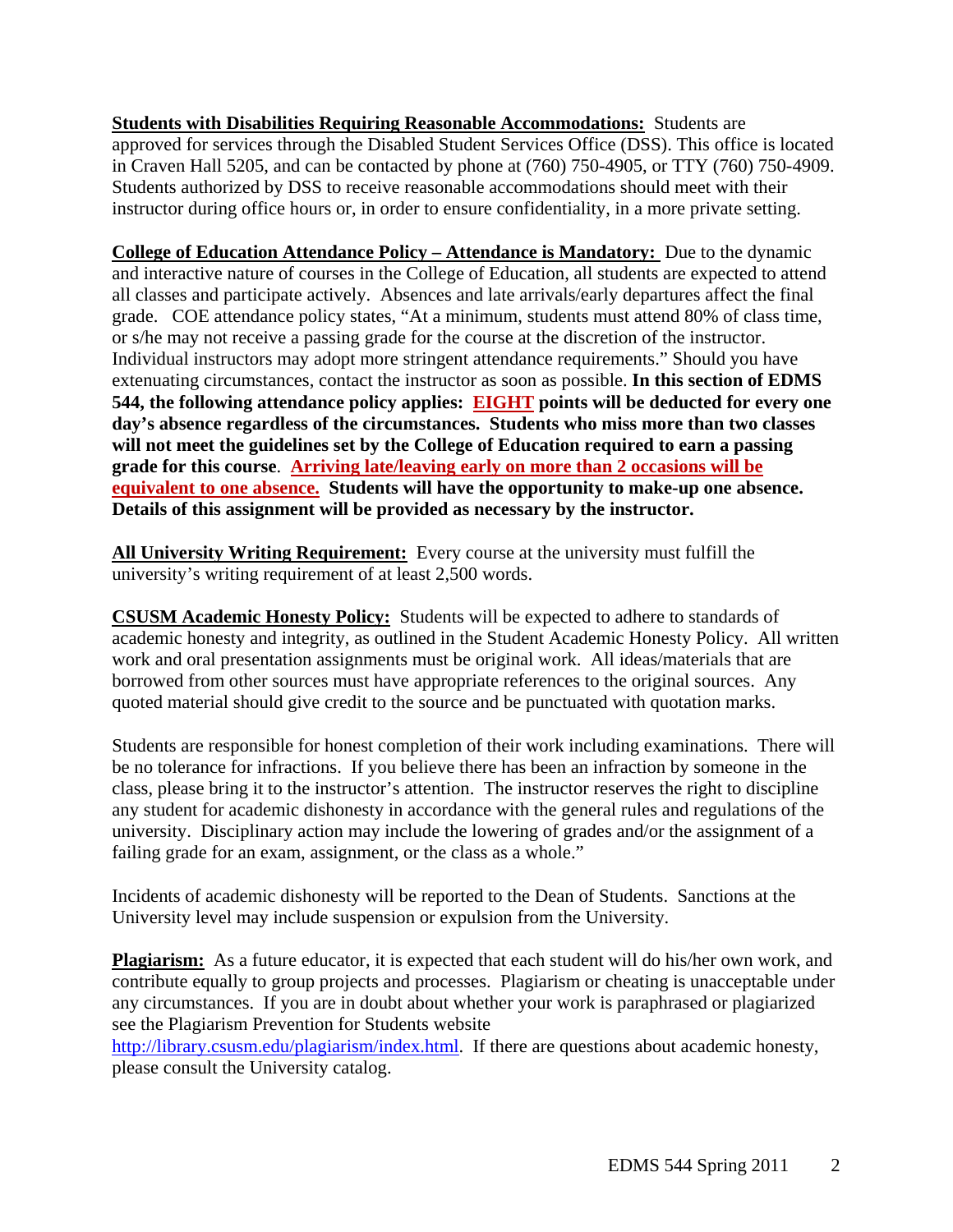**Grading and Expectations:** Teacher education is a professional preparation program. It is expected students will come to class prepared to discuss the readings, submit required assignments, and participate in class activities. Students are expected to adhere to academic honesty and integrity, standards of dependability, confidentiality and writing achievement. Because it is important for teachers to be able to effectively communicate their ideas to students, parents, colleagues, and administrators, writing that is original, clear and error-free is a priority for the College of Education. It is expected that work will be turned in on time. Please discuss individual issues with the instructor. Furthermore,

- You must maintain a B average  $(3.0 \text{ GPA})$ , with all grades at a C+ or better, in your teacher education courses to receive a teaching credential from the State of California.
- Late assignments will be accepted only under extenuating circumstances. Consult the instructor in advance if an assignment will be turned in late.

| A    | $94-100$ points | $A-$      | 90-93 points   |
|------|-----------------|-----------|----------------|
| $B+$ | 88-89 points    | B         | 83-87 points   |
| $B-$ | 80-82 points    | $C+$      | 78-79 points   |
| C    | 73-77 points    | $C_{\pm}$ | $70-72$ points |

**Use of Technology:** Students are expected to demonstrate competency in the use of various forms of technology (i.e. word processing, electronic mail, use of the Internet, and/or multimedia presentations). Specific requirements for course assignments with regard to technology are at the discretion of the instructor. Keep a digital copy of all assignments for use in your teaching portfolio. Details will be given in class.

**Electronic Communication Protocol:** Electronic correspondence is a part of your professional interactions. If you need to contact the instructor, e-mail is often the easiest way to do so. It is my intention to respond to all received e-mails in a timely manner. Please be reminded that email and on-line discussions are a very specific form of communication, with their own nuances and etiquette. For instance, electronic messages sent in all upper case (or lower case) letters, major typos, or slang, often communicate more than the sender originally intended. With that said, please be mindful of all e-mail and on-line discussion messages you send to your colleagues, to faculty members in the College of Education, or to persons within the greater educational community. All electronic messages should be crafted with professionalism and care.

Things to consider:

- Would I say in person what this electronic message specifically says?
- How could this message be misconstrued?
- Does this message represent my highest self?
- Am I sending this electronic message to avoid a face-to-face conversation?

In addition, if there is ever a concern with an electronic message sent to you, please talk with the author in person in order to correct any confusion.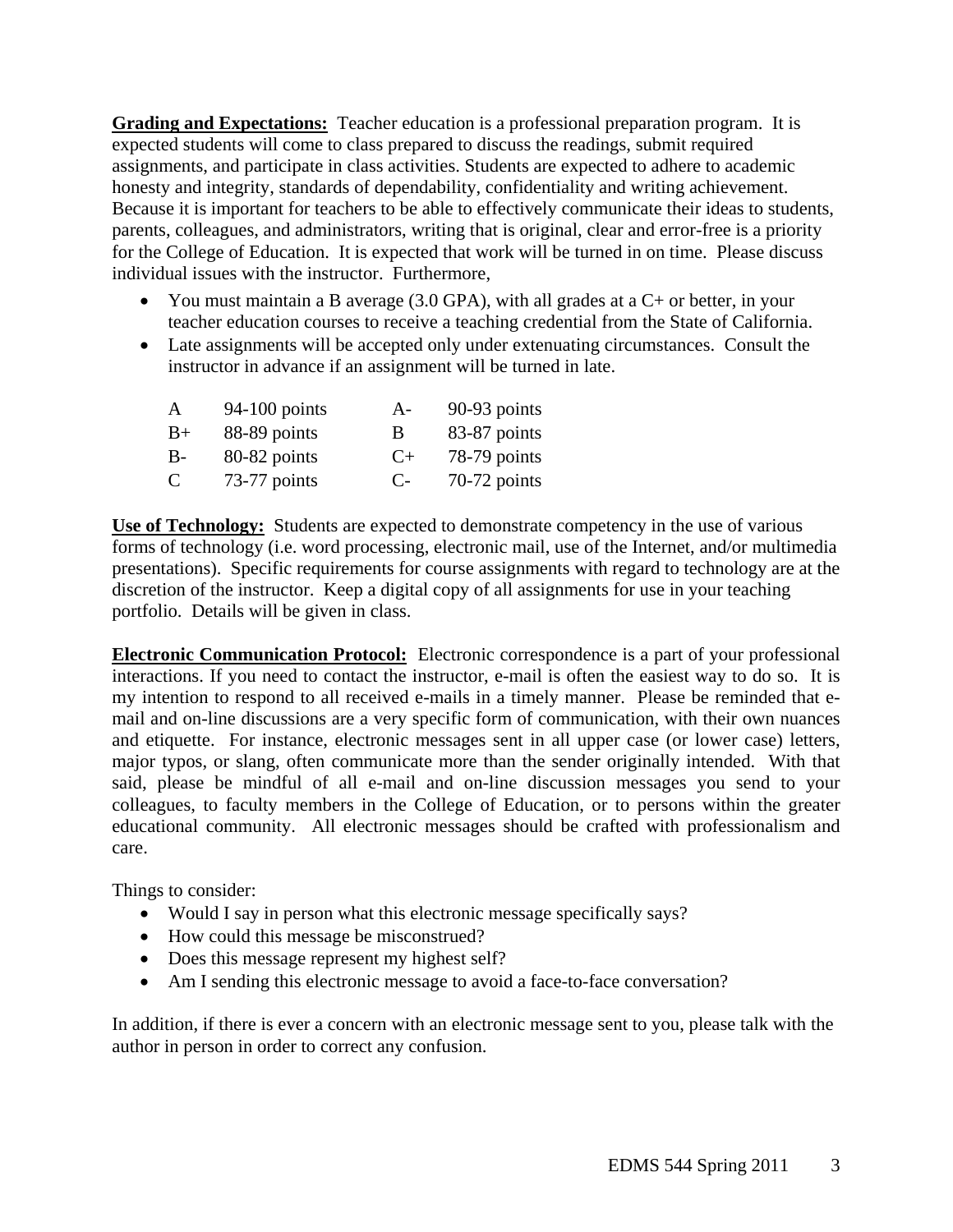# **Course Goals:**

As a result of this course, you will be able to:

- 1. Apply the California History/Social Science Framework (Standards), and related documents to the classroom experience.
- 2. Understand the value of incorporating primary source materials, the arts, and oral history methods into social studies instruction.
- 3. Become aware of the multitude of community resources available to teachers and the ways in which these resources can be used to strengthen the social studies program.
- 4. Design lessons / units that are grade level and developmentally appropriate, that utilize primary source materials, that infuse a multicultural/lingual perspective, and that address the needs of diverse learners.
- 5. Design curricula that reflect a variety of instructional strategies and that develop children's higher-level thinking skills through active participation.
- 6. More deeply appreciate the social sciences and history as a field of study.

# **Required Texts**:

- 1. Lee, John. (2008) *Visualizing Elementary Social Studies Methods.* John Wiley & Sons, Inc. ISBN 978-0-471-720669,
- 2. CSDE. (2005). *History-Social Science Framework*: *California Public Schools K-12.*  Sacramento: CSDE. **Access online at:**  http://www.cde.ca.gov/ci/cr/cf/documents/histsocsciframe.pdf
- 3. CSDE. (2004). *Visual and Performing Arts Framework: California Public Schools K-12.*  Sacramento: CSDE. **Access on-line at:**  http://www.cde.ca.gov/ci/cr/cf/documents/vpaframewrk.pdf
- 4. Additional readings will be provided through Cougar Courses.

**Professionalism – Dispositions:** Because this course is part of an accredited program that leads to professional certification, students are expected to demonstrate behavior consistent with a professional career. Lack of professionalism in any of the following areas will alter the final grade:

- 1. **Attend all class meetings**. If you miss a class session, please notify the instructor *in writing* (email) as soon as possible. Absences do not change assignment due dates. See the Attendance Policy (page 2) for this course.
- 2. **Arrive on time** just as you would at a school site. Late arrivals to and early departures from class will result in a drop of the final grade. See the Attendance Policy (page 2) for more details.
- 3. **Prepare carefully for class**. Be ready to discuss readings and assignments thoughtfully. All voices are valued in our classroom community. Please be sure we get to hear your thoughts on the topics we cover.
- in You!) so that it is not counted late. I will confirm receipt of emailed assignments. 4. **Complete assignments on time**. Late assignments will receive a 10% reduction in points for each day late. Occasionally a student may be asked to revise an assignment. If so, the revised work must be submitted no later than one week after it was returned and may not be eligible for full credit. Absences do not change assignment due dates. If you are absent when an assignment is due, you may submit the work via email (except for SS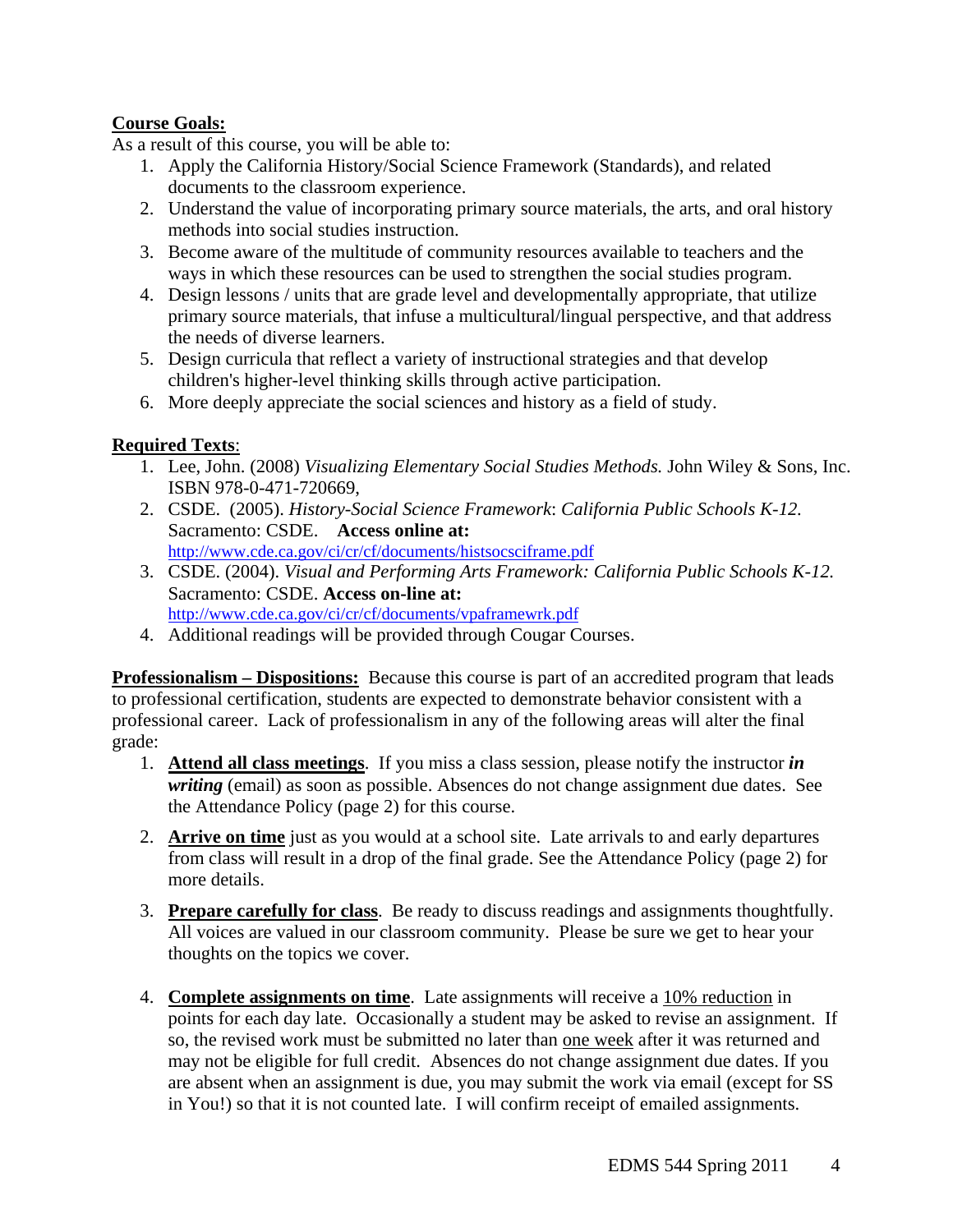5. **Interact professionally and collaborate responsibly** with your colleagues and professor. Teacher education is a professional preparation program and students will be expected to adhere to standards of dependability, academic honesty and writing achievement. In short, please do your part to promote a healthy, happy, productive social environment.

## *Teacher Performance Expectation (TPE) Competencies*

The course objectives, assignments, and assessments have been aligned with the CTC standards for the Multiple Subject Credential. This course is designed to help teachers seeking a California teaching credential to develop the skills, knowledge, and attitudes necessary to assist schools and district in implementing effective programs for all students. The successful candidate will be able to merge theory and practice in order to realize a comprehensive and extensive educational program for all students.

# *Teacher Performance Assessment (CalTPA)*

Beginning July 1, 2008 all California credential candidates must successfully complete a stateapproved system of teacher performance assessment (TPA), to be embedded in the credential program of preparation. At CSUSM this assessment system is called the CalTPA or the TPA for short.

To assist your successful completion of the TPA a series of informational seminars are offered over the course of the program. TPA related questions and logistical concerns are to be addressed during the seminars. Your attendance to TPA seminars will greatly contribute to your success on the assessment.

Additionally, COE classes use common pedagogical language, lesson plans (lesson designs), and Units of Study (Units of Study) in order to support and ensure your success on the TPA and more importantly in your credential program.

The CalTPA Candidate Handbook, TPA seminar schedule, and other TPA support materials can be found on the COE website provided at the website provided: http://www.csusm.edu/coe/CalTPA/ProgramMaterialsTPA.html

| <b>Assignment</b>                           | <b>Points</b> | <b>Due Date</b>           |
|---------------------------------------------|---------------|---------------------------|
| 1. Reading Responses                        | 16            | On-Going                  |
| 2. Lit. Connection: Lesson Design           | 20            | On-Going                  |
| 3. Community Field Trip                     | 20            | February 26 <sup>th</sup> |
| 4. Oral History, Art, or Technology Project | 20            | March $12th$              |
| 5. Mock Interview                           | 10            | March $12th$              |
| 6. Professional Dispositions and Attendance | 14            | On-Going                  |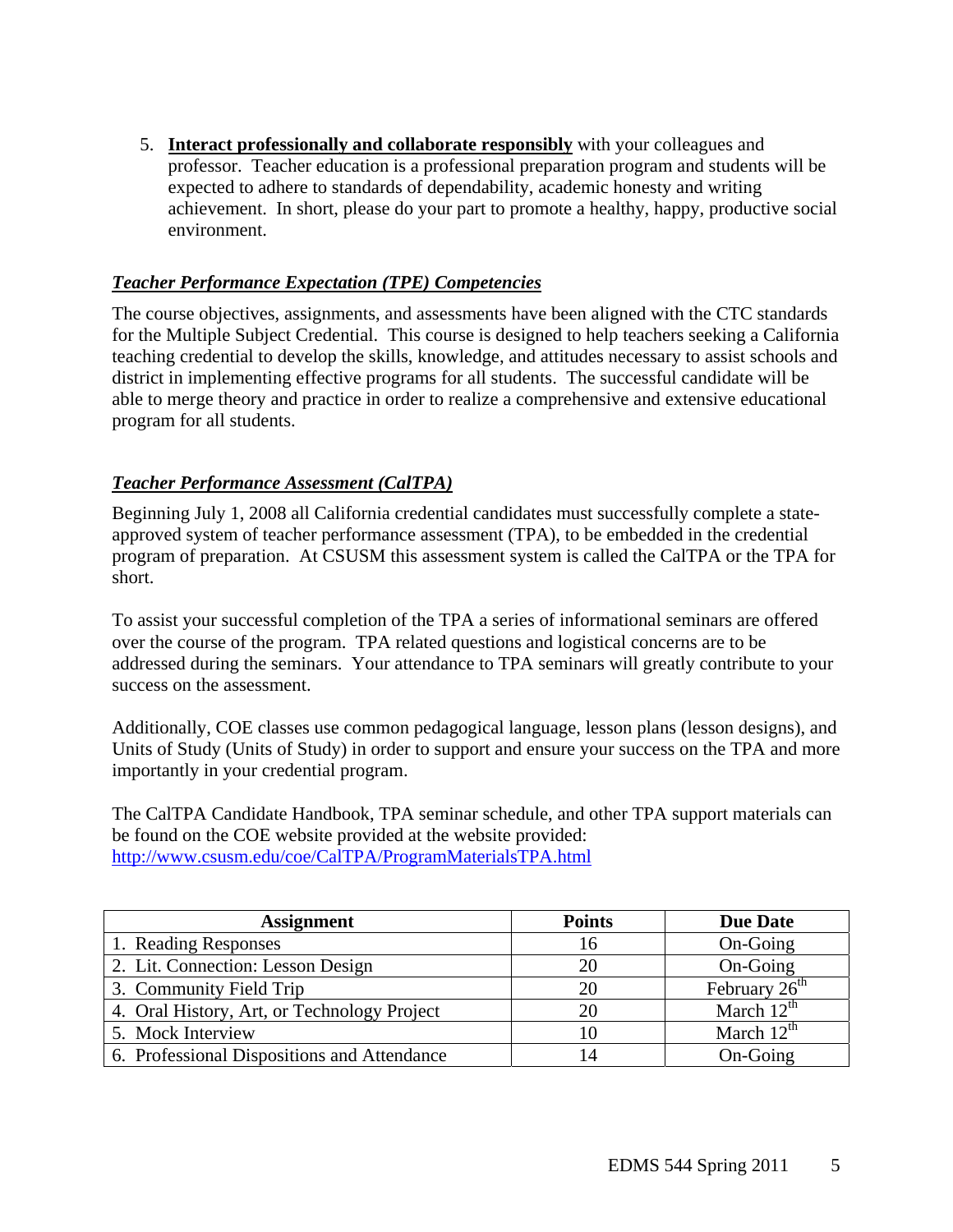# **EDMS Course Schedule, Spring 2011**

(The Instructor reserves the right to alter the course schedule. Always bring your books to class.)

| <b>Date/Session</b>       | <b>Topics</b>                       | <b>Readings and Assignments Due</b> |
|---------------------------|-------------------------------------|-------------------------------------|
| <b>Session #1</b>         | Introduction                        | Lee—1 (In-Class Activity!)          |
| January 28 <sup>th</sup>  | <b>Course Overview: Why</b>         |                                     |
|                           | <b>Social Studies?</b>              |                                     |
|                           | The Big Picture in California       |                                     |
|                           | Lesson and Unit Planning            |                                     |
| <b>Session #2</b>         | <b>Reflective Teaching</b>          | Lee $-2, 3$                         |
| February 4 <sup>th</sup>  | Inquiry and Investigations          | Lit. Connection and Field Trip Sign |
|                           | Framework: Controversy and          | Ups                                 |
|                           | Themes                              | <b>Due: Social Studies in You!</b>  |
| <b>Session #3</b>         | Being Resourceful: Social           | Lee $-4, 8,$ or 9                   |
| February 11 <sup>th</sup> | <b>Studies and Art</b>              | $Lee-5$                             |
|                           | <b>History Detectives</b>           | Unit Proposal (In-Class Activity!)  |
|                           |                                     |                                     |
|                           |                                     | <b>Due: Book Chat Group #1</b>      |
| <b>Session #4</b>         | <b>Creative History Detectives:</b> | Oral History Articles (Moodle)      |
| February 18 <sup>th</sup> | Oral History for Active             | Lit. Lesson Design (Draft           |
|                           | Learning                            | Workshop)                           |
|                           | Beyond the Classroom: Field         |                                     |
|                           | <b>Trips</b>                        | <b>Due: Book Chat Group #2</b>      |
| <b>Session #5</b>         | Human Impact: Geography             | Lee $-6, 7$                         |
| February $25^{\text{th}}$ | Makes a Difference                  |                                     |
|                           | Teaching for Civic                  | <b>Due: Book Chat Group #3</b>      |
|                           | Competence                          |                                     |
| Session #6                | Manipulatives: Not just for         | $Lee - 10$                          |
| March $4^{th}$            | Mathematics-Primary                 |                                     |
|                           | Sources                             | <b>Due: Field Trip Activity</b>     |
|                           | Getting Students to Think           |                                     |
|                           | Critically                          |                                     |
| <b>Session #7</b>         | Technology and Active               | Lee-11, 12, or 14                   |
| March 5                   | Learning                            | $Lee - 13$                          |
|                           | Assessment                          |                                     |
|                           |                                     | In-Class Workshop!                  |
| Session #8                | Making History Come Alive:          | <b>Mock Interview</b>               |
| <b>March 12</b>           | Arts and Effective Teaching         | <b>Due: Final Choice Project</b>    |
|                           | <b>Creating Citizens</b>            |                                     |
|                           |                                     |                                     |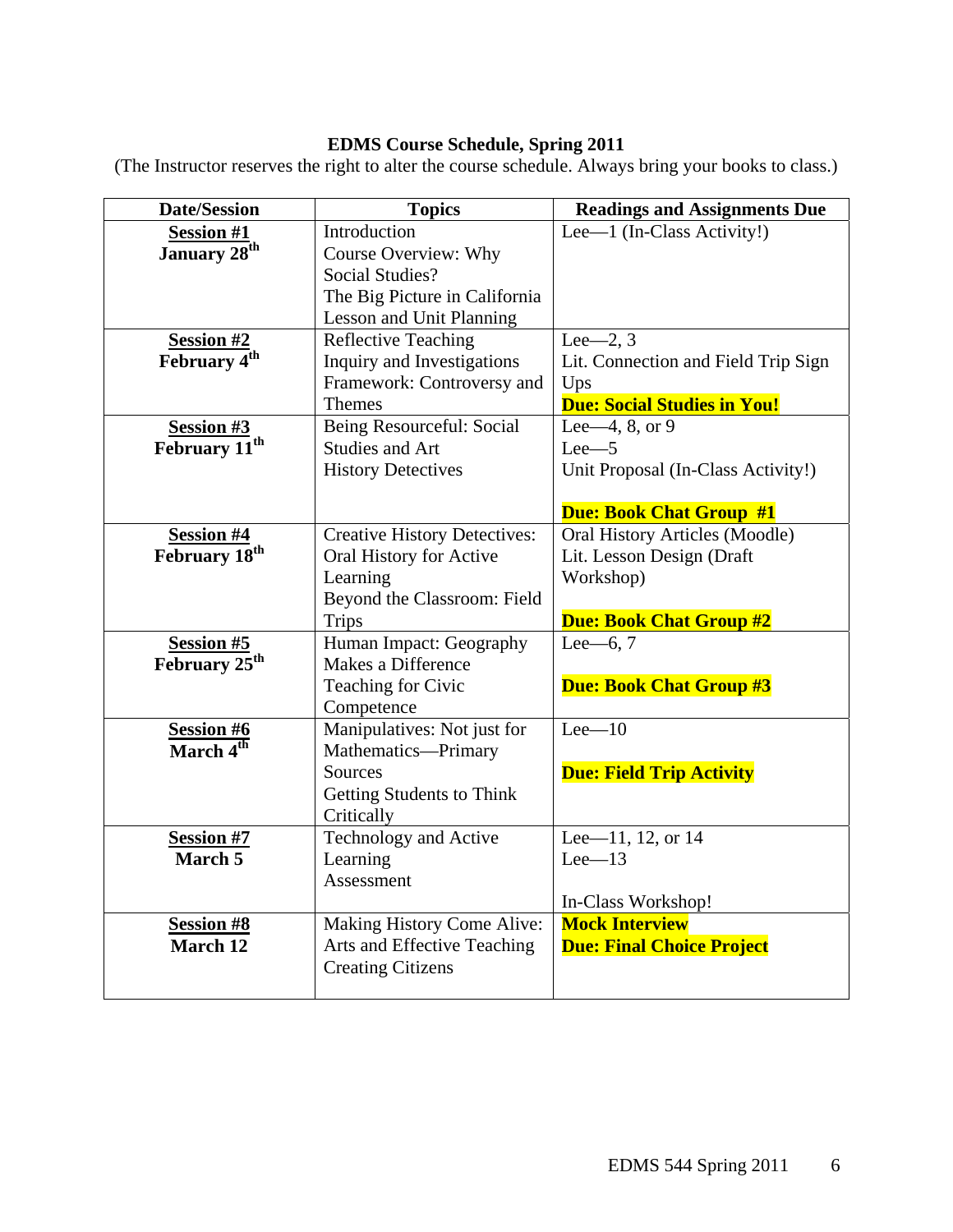#### **Assignments**

### *Reading Responses 16 points*

The assigned readings provide an important foundation for your increasing understanding of how to teach social studies effectively. To focus your reading, aid you in remembering the content, and assist you with meaningful class participation, you will be asked to complete a 10 minute inclass, open book "quickwrite" in response to one of the questions listed within each chapter. Additional Reading Responses may take the form of in-class projects and discussions.

### *Literature Connection – Lesson Design 20 points*

A wealth of children's literature that strongly supports the state standards for teaching social studies exists for you to incorporate into your lessons. For this assignment you will work with a group to select *one book* appropriate for your assigned grade-level. Your group will then dramatically present your book and explain how it can be used to advance children's thinking about key social studies concepts. Each group will be responsible for creating a handout and onepage lesson design for your chosen book. More details will be provided during class.

### *Mock Interview 10 points*

Imagine you are at a job interview and were just asked: "How will you teach social studies in your classroom?" Knowing how to teach and structure learning in social studies, and then being able to express your understanding during an interview, can be two different abilities. In order to help you eloquently articulate the knowledge you gained through this course as well as enhance your educational philosophy statement, you will participate in a mock interview. Of course, your ability to "wow" your interview panel will increase your chances of getting hired, so prepare well for this assignment!  $\odot$ 

### *Professional Dispositions and Attendance 14 points*

Students are expected to adhere to a professional code of ethics including: being in class on time and prepared with assignments and readings; participating fully in small and large group discussions and tasks; using computers during class time for note-taking or directed tasks; being respectful to peers and instructors; demonstrating willingness to help all students succeed.

Please consider the following guidelines for the development of your professional dispositions:

1. Do you interact productively with peers?